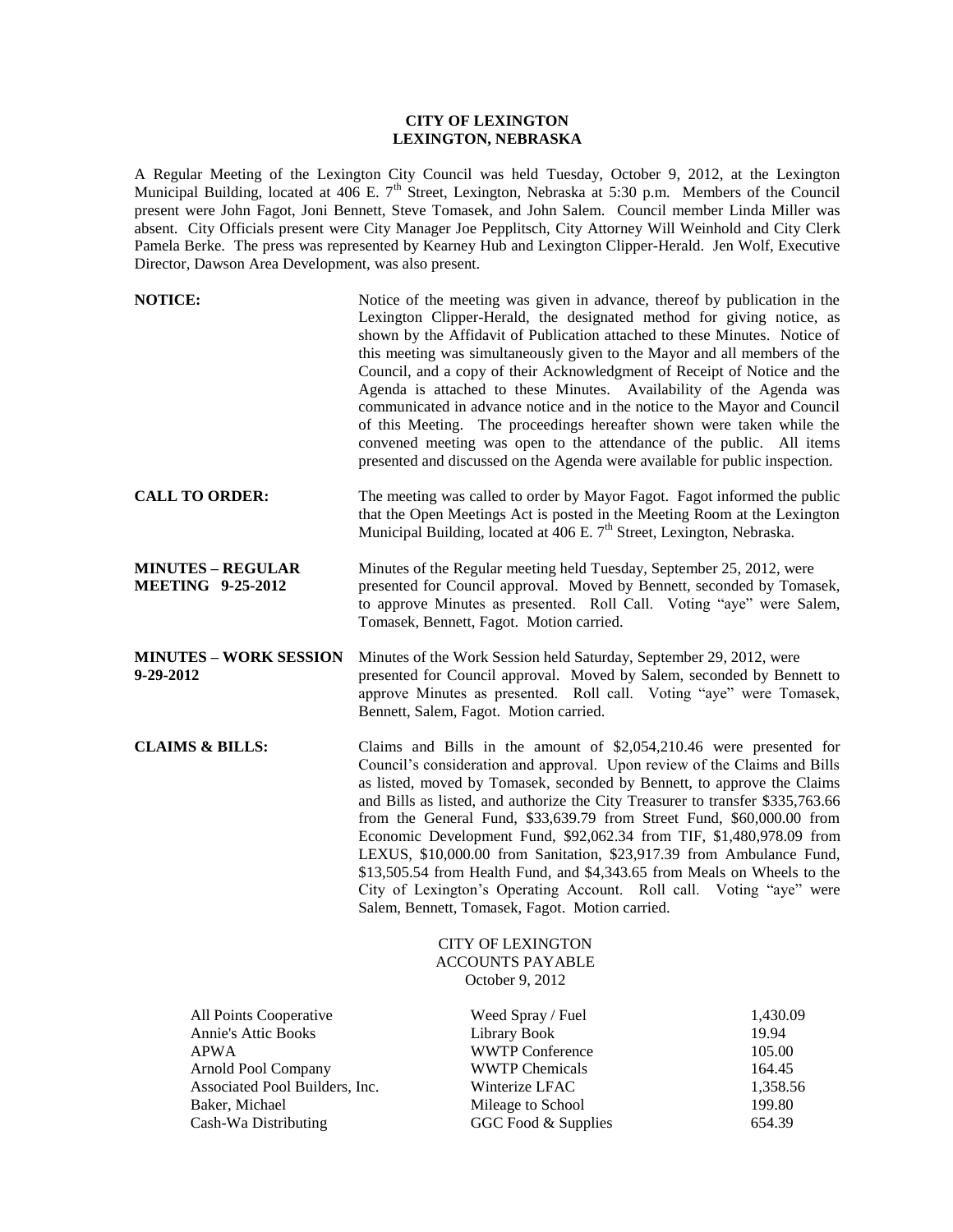| CCP Industries, Inc.                                | <b>WWTP Supplies</b>                                     | 186.26     |
|-----------------------------------------------------|----------------------------------------------------------|------------|
| Central Garage Fund                                 | Fuel / Service / Repairs                                 | 14,542.40  |
| Clark, Dan                                          | Reimburse for DTR                                        | 676.94     |
| Coca-Cola / Dr Pepper Bottling of Kearney Beverages |                                                          | 60.00      |
| <b>Community Development Agency</b>                 | Legend Oaks II/Paulsen's 1st Add Land Purchase 39,862.88 |            |
| <b>Consolidated Management Company</b>              | Police School Meals                                      | 194.50     |
| Culligan Water Conditioning Co.                     | Soft Water Supplies                                      | 158.97     |
| Dan's Sanitation                                    | <b>Sanitation Fees</b>                                   | 11,260.60  |
| Data-Pac Mailing Systems                            | Postage                                                  | 1,500.00   |
| Dawson Area Development                             | Pro Serv / Annual Dues                                   | 33,560.00  |
| Dawson County Clerk                                 | <b>Quarterly Dispatch Fees</b>                           | 27,500.00  |
| Dawson County Register of Deeds                     | <b>Filing Fees</b>                                       | 50.50      |
| Dawson County Transit Bus                           | Transportation                                           | 24.00      |
| Dawson Pest Control                                 | GGC / DCOC Service                                       | 91.35      |
| Depository Trust Co.                                | 2008 Combined UTL / 2010 GO Bond Pmts 302,797.50         |            |
| Downey Drilling, Inc.                               | Well #16 Motor Repair                                    | 4,604.34   |
| Electric Fixture & Supply                           | <b>WWTP Supplies</b>                                     | 155.40     |
| EMS Billing Services, Inc.                          | <b>Ambulance Billing Service</b>                         | 1,537.53   |
| Fagot Refrigeration & Electric Inc.                 | AC Unit/Pump Rpr/Lighting/Generator Wiring               | 12,655.08  |
| Fairbanks International, Inc.                       | WWTP / WR Supplies                                       | 153.35     |
| FYR-TEK, Inc.                                       | Fire Dept Service / Supplies                             | 309.60     |
| Gale Group, The                                     | <b>Library Books</b>                                     | 247.10     |
| Galls                                               | <b>Fire Dept Supplies</b>                                | 819.84     |
| Garden Lawn & Landscaping                           | Yard Clean-up                                            | 290.00     |
| Great Plains One-Call Service                       | Locates                                                  | 87.15      |
| <b>Health Claims Fund</b>                           | Claims                                                   | 7,866.10   |
| Holbein, Dahlas D.                                  | Lawn Care / Yard Clean-up                                | 320.00     |
| Homestead Bank                                      | <b>NW Improvements Payment</b>                           | 52,199.46  |
| <b>ICMA</b>                                         | Membership Dues                                          | 864.96     |
| <b>Ingram Library Services</b>                      | <b>Library Books</b>                                     | 1,060.53   |
| JEO Consulting Group, Inc.                          | Comprehensive Plan Study                                 | 12,899.90  |
| <b>Jim Phillips Const</b>                           | ST / Curb Repair                                         | 7,900.00   |
| Jones Plumbing & Heating, Inc.                      | WR / WWTP Supplies                                       | 77.24      |
| Kratzer Electric, Inc.                              | PK Bldg Lighting Repair                                  | 514.05     |
| Lexington Animal Clinic                             | Animal Care                                              | 926.08     |
| Lexington Area Chamber of Commerce                  | <b>Membership Dues</b>                                   | 4,500.00   |
| Lexington Area Solid Waste Agency                   | Landfill                                                 | 891.00     |
| Lexington Glass Co., Inc.                           | Cem Supplies                                             | 75.00      |
| Lexington Health Fund                               | Self-Funding                                             | 32,735.51  |
| Lexington Newspapers, Inc.                          | Publications                                             | 411.88     |
| <b>Lexington Postmaster</b>                         | <b>GGC</b> Postage                                       | 165.00     |
| Lexington Regional Health Center                    | Ambulance Supplies / Wellness                            | 549.00     |
| Lexington Revolving Loan Fund                       | <b>USDA REDLG 20% Match</b>                              | 60,000.00  |
| Lexington Volunteer Fire Dept.                      | <b>Ambulance Fees</b>                                    | 3,317.57   |
| Lexington, City of                                  | <b>Franchise Fees</b>                                    | 19.66      |
| Lexington City Payroll Account                      |                                                          |            |
| Payroll                                             | Wages                                                    | 123,754.04 |
| Social Security                                     | Employer Portion / FICA Med                              | 9,119.86   |
| Union Bank & Trust                                  | <b>Employer Portion / Pension</b>                        | 4,212.37   |
| Union Bank & Trust                                  | <b>Police Pension</b>                                    | 1,981.34   |
| <b>ICMA</b>                                         | <b>City Manager Pension</b>                              | 627.69     |
| Lundeen-Isaacson, Inc.                              | Fire Pak Insurance                                       | 13,836.00  |
| Mac's Short Stop                                    | <b>GGC</b> Food                                          | 78.14      |
| Matheson Tri-Gas Inc.                               | <b>Ambulance Supplies</b>                                | 72.00      |
| McCookNet Internet Service                          | Service                                                  | 53.00      |
| Mead Lumber & Rental-Lexington                      | <b>WWTP Supplies</b>                                     | 17.54      |
| Mellen & Associates, Inc.                           | <b>WWTP Actuator Assembly</b>                            | 2,293.08   |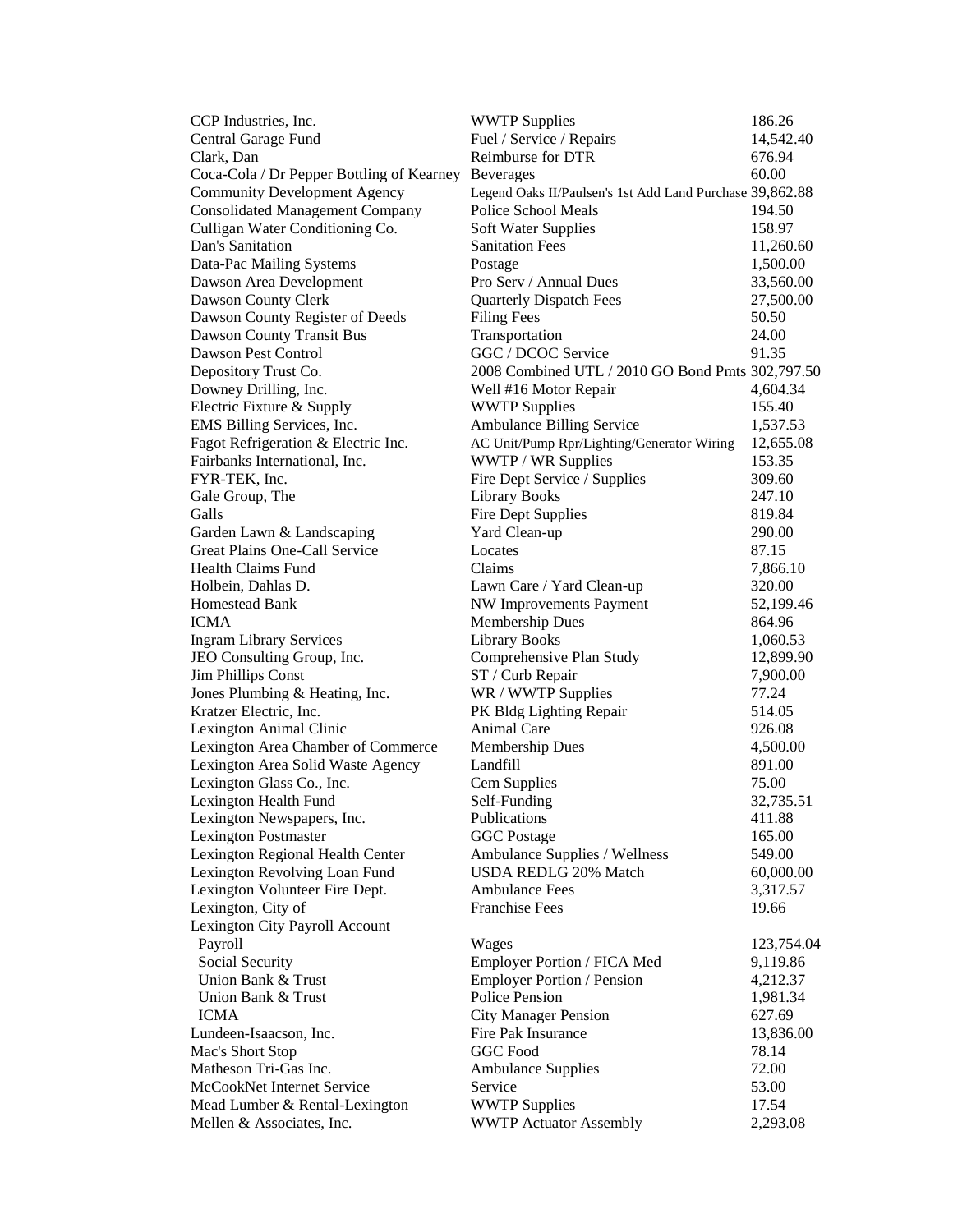| Meritain Health                       | Premium                                 | 20,700.09    |
|---------------------------------------|-----------------------------------------|--------------|
| <b>Morris Press</b>                   | <b>GGC</b> Supplies                     | 73.00        |
| Mr. Automotive                        | Central Garage / Police Supplies        | 65.18        |
| Municipal Automation & Control        | <b>WWTP Repair</b>                      | 908.10       |
| Municipal Supply                      | <b>WR Supplies</b>                      | 289.49       |
| Nebraska Environmental Products       | <b>Central Garage Supplies</b>          | 318.60       |
| NE Law Enforcement Training Center    | Police Certificate                      | 50.00        |
| Nebraska Machinery                    | <b>Central Garage Supplies</b>          | 82.69        |
| Nebraska Public Power District        | O & M                                   | 64,500.00    |
| Nebraska Public Power District        | <b>Power Purchase</b>                   | 1,017,207.57 |
| Paulsen, Inc.                         | Concrete                                | 714.76       |
| Pinnacle Agency, The                  | Added Vehicle Insurance Premium         | 46.00        |
| Pinnacle Bank                         | Ambulance Payment                       | 18,350.17    |
| <b>Plum Creek Cleaners</b>            | Rug Service                             | 230.50       |
| Primary Electric, Inc.                | Remove Lighting Circuits - DTR Phase II | 240.00       |
| Principal                             | Dental Premium                          | 2,259.58     |
| Randy's Body Shop                     | <b>Towing Expense</b>                   | 420.00       |
| <b>Reiman Publications</b>            | Library Book                            | 31.98        |
| <b>Richardson Mowing</b>              | Lawn Care                               | 150.00       |
| <b>Roberts Dairy Company</b>          | Beverages & Food                        | 200.80       |
| S & W Auto Parts, Inc.                | WWTP / Central Garage Supplies          | 901.59       |
| Service Master Mid Nebraska           | <b>Cleaning Service</b>                 | 4,804.12     |
| Source Gas, LLC                       | Gas Service                             | 1,274.32     |
| Subway @ Wal-Mart                     | Meals                                   | 36.00        |
| T. L. Sund Constructors, Inc.         | <b>WWTP Service</b>                     | 384.00       |
| T. O. Haas Tire Co., Inc.             | Tire / Repair                           | 283.57       |
| Thalman, Julie                        | <b>Cleaning Service</b>                 | 160.00       |
| Thompson Company, The                 | Food & Supplies                         | 1,593.32     |
| <b>Titan Access Account</b>           | WWTP Supplies / Fire Unit Clutch Repair | 2,257.49     |
| <b>Total Lawn Care</b>                | Lawn Care                               | 900.00       |
| <b>U-Save Business Equipment</b>      | Postage/UPS/Business Office Supplies    | 817.17       |
| <b>Unisan Products</b>                | Serv Bldg / Muni Bldg Supplies          | 355.86       |
| Utility Service Co., Inc.             | <b>WR Tower Maintenance</b>             | 26,211.04    |
| Value Line Publishing, Inc.           | Library Subscription                    | 898.00       |
| Village Uniform                       | <b>GGC</b> Supplies                     | 50.20        |
| Wal-Mart                              | Supplies                                | 217.45       |
| Alamar Uniform Co.                    | Police Uniform Expense                  | 307.38       |
| All Points Cooperative                | Fuel                                    | 48.56        |
| Better Homes & Gardens                | Library Book                            | 25.90        |
| <b>Bottom Line/Health</b>             | Library Subscription                    | 29.95        |
| Capstone Press, Inc.                  | <b>Library Books</b>                    | 731.14       |
| Cash-Wa Distributing                  | Food & Supplies                         | 760.59       |
| Central Garage Fund                   | Service / Repair                        | 2,212.29     |
| Cozad Services, Inc.                  | Service Bldg Repair                     | 70.57        |
| Culligan Water Conditioning Co.       | Soft Water Supplies                     | 32.12        |
| Dan's Sanitation                      | <b>Sanitation Fees</b>                  | 117.00       |
| Davis Energy, Inc.                    | Fuel                                    | 6,080.10     |
| Dawson Public Power District          | Power Purchase                          | 8,837.73     |
| Diamond Sales                         | <b>Library Books</b>                    | 107.75       |
| Eakes Office Plus                     | <b>Library Supplies</b>                 | 466.97       |
| Good Housekeeping                     | Library Subscription                    | 21.97        |
| <b>Health Claims Fund</b>             | Claims                                  | 3,379.86     |
| Holbein, Dahlas D.                    | Lawn Care                               | 165.00       |
| <b>Ingram Library Services</b>        | <b>Library Books</b>                    | 54.16        |
| <b>Intellicom Computer Consulting</b> | <b>Computer Service</b>                 | 178.17       |
| John Deere Financial                  | Central Garage / PK Supplies            | 982.99       |
| K.R.V.N. Radio                        | Scrap Tire Collection Ads               | 216.00       |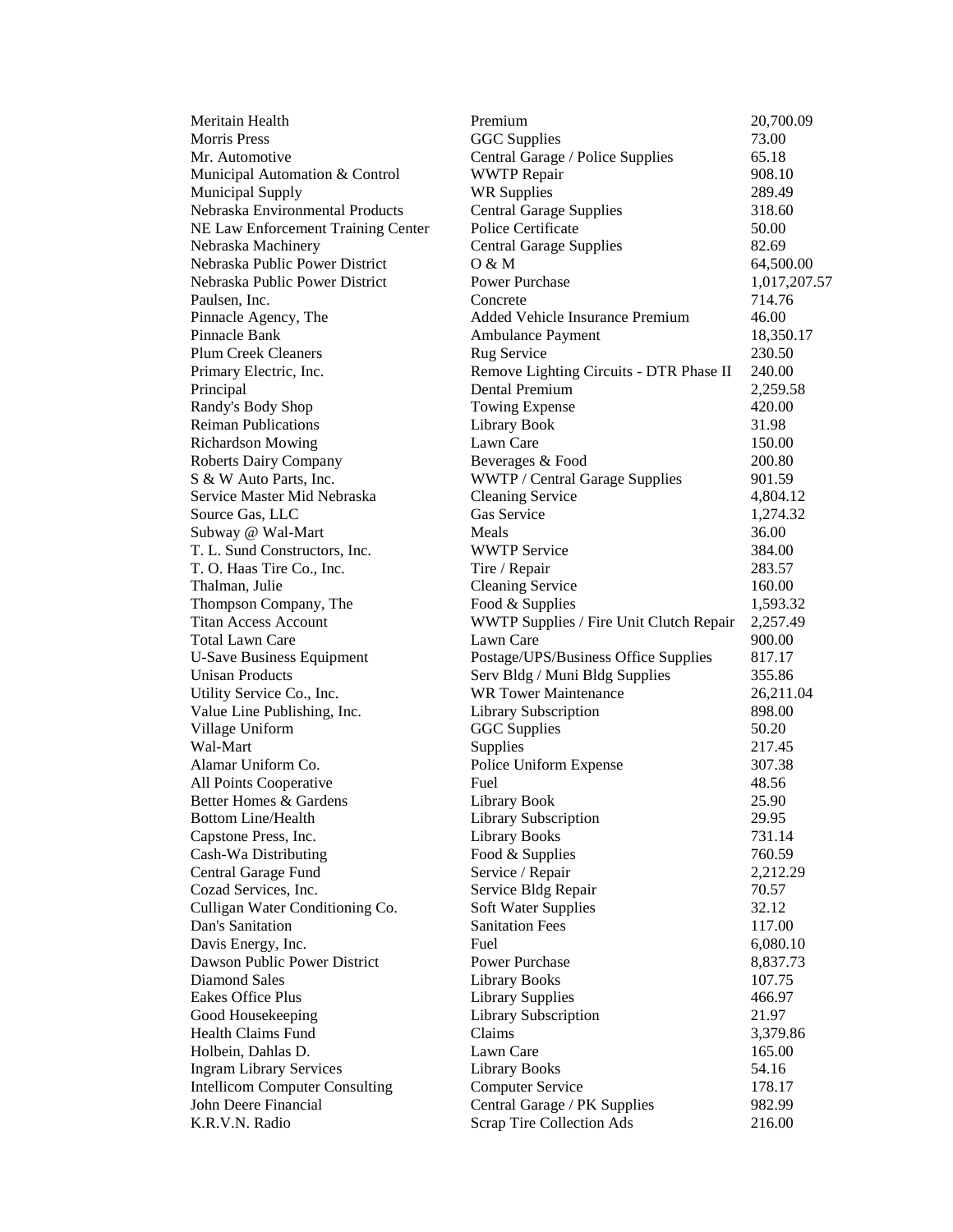| Kratzer Electric, Inc.             |                        | Service Bldg Repair                                                                                                                                                                                                                                                                                                                                                                                                                                                                                                                                                                                                 | 448.28       |
|------------------------------------|------------------------|---------------------------------------------------------------------------------------------------------------------------------------------------------------------------------------------------------------------------------------------------------------------------------------------------------------------------------------------------------------------------------------------------------------------------------------------------------------------------------------------------------------------------------------------------------------------------------------------------------------------|--------------|
| Lexington Glass Co., Inc.          |                        | PK Bldg Repair                                                                                                                                                                                                                                                                                                                                                                                                                                                                                                                                                                                                      | 78.00        |
| Lexington Newspapers, Inc.         |                        | Advertisements                                                                                                                                                                                                                                                                                                                                                                                                                                                                                                                                                                                                      | 276.10       |
| Mead Lumber & Rental-Lexington     |                        | ST / Cem Supplies                                                                                                                                                                                                                                                                                                                                                                                                                                                                                                                                                                                                   | 45.83        |
| Midwest Laboratories, Inc.         |                        | <b>WWTP Testing / Supplies</b>                                                                                                                                                                                                                                                                                                                                                                                                                                                                                                                                                                                      | 282.40       |
| NE Public Health Environmental Lab |                        | <b>WR</b> Testing                                                                                                                                                                                                                                                                                                                                                                                                                                                                                                                                                                                                   | 4,658.50     |
| Nebraska Dept. of Revenue          |                        | Sales & Use Tax                                                                                                                                                                                                                                                                                                                                                                                                                                                                                                                                                                                                     | 52,087.78    |
| Nebraska Tech & Telecomm, Inc.     |                        | Telephone Service                                                                                                                                                                                                                                                                                                                                                                                                                                                                                                                                                                                                   | 1,069.12     |
| Nebraskaland Magazine              |                        | Library Subscription                                                                                                                                                                                                                                                                                                                                                                                                                                                                                                                                                                                                | 18.00        |
| NebraskaLink                       |                        | Library Service                                                                                                                                                                                                                                                                                                                                                                                                                                                                                                                                                                                                     | 15.00        |
| Overton Sand & Gravel              |                        | Salt Gravel                                                                                                                                                                                                                                                                                                                                                                                                                                                                                                                                                                                                         | 1,092.47     |
| <b>Plum Creek Cleaners</b>         |                        | Rug Service                                                                                                                                                                                                                                                                                                                                                                                                                                                                                                                                                                                                         | 40.00        |
| Plum Creek Market Place            |                        | Food                                                                                                                                                                                                                                                                                                                                                                                                                                                                                                                                                                                                                | 76.82        |
| Republican Valley Library          |                        | System Registration                                                                                                                                                                                                                                                                                                                                                                                                                                                                                                                                                                                                 | 15.00        |
| <b>Roberts Dairy Company</b>       |                        | Food & Beverages                                                                                                                                                                                                                                                                                                                                                                                                                                                                                                                                                                                                    | 138.57       |
| S & W Auto Parts, Inc.             |                        | <b>ST Supplies</b>                                                                                                                                                                                                                                                                                                                                                                                                                                                                                                                                                                                                  | 9.98         |
| Service Master Mid Nebraska        |                        | <b>Cleaning Service</b>                                                                                                                                                                                                                                                                                                                                                                                                                                                                                                                                                                                             | 78.75        |
| Spivey, Clark                      |                        | Library Book                                                                                                                                                                                                                                                                                                                                                                                                                                                                                                                                                                                                        | 8.99         |
| T. O. Haas Tire Co., Inc.          |                        | Tire Repair                                                                                                                                                                                                                                                                                                                                                                                                                                                                                                                                                                                                         | 171.66       |
| Wal-Mart                           |                        | Supplies                                                                                                                                                                                                                                                                                                                                                                                                                                                                                                                                                                                                            | 194.85       |
|                                    |                        | <b>TOTAL CLAIMS:</b>                                                                                                                                                                                                                                                                                                                                                                                                                                                                                                                                                                                                | 2,054,210.46 |
|                                    |                        | CITY; ADOPTING AND ENACTING A NEW CODE FOR THE CITY;<br>PROVIDING FOR THE REPEAL OF CERTAIN ORDINANCES NOT<br>INCLUDED THEREIN; PROVIDING A PENALTY FOR THE VIOLATION<br>THEREOF; PROVIDING FOR THE MANNER OF AMENDING SUCH<br>CODE; AND PROVIDING WHEN SUCH CODE AND THIS ORDINANCE<br>SHALL BECOME EFFECTIVE" was presented on third reading. Following<br>discussion, moved by Salem, seconded by Bennett, to approve Ordinance No.<br>2319 on third and final reading. Roll call. Voting "aye" were Tomasek,<br>Bennett, Salem, Fagot. Motion carried.                                                          |              |
| <b>ANNUAL REPORT:</b>              |                        | Jen Wolf presented the 2011-2012 Annual Report for Dawson Area<br>Development, highlighting the progress made within the community and the<br>county, and noted future plans. No action was taken.                                                                                                                                                                                                                                                                                                                                                                                                                  |              |
| <b>WWTP IMPROVEMENT:</b>           |                        | Pepplitsch presented plans and specifications for the WWTP Improvement<br>project, reviewed each phase of the project, and requested authorization to<br>advertise for bids. He noted bid opening is scheduled for November 6 with the<br>project slated to be completed in February 2014. Following discussion, moved<br>by Salem, seconded by Tomasek, to authorize the city manager to solicit bids<br>for the WWTP Improvement project per plans and specifications presented.<br>Roll call. Voting "aye" were Bennett, Tomasek, Salem, Fagot. Motion carried.                                                  |              |
| <b>LOAN AGREEMENT:</b>             | Fagot. Motion carried. | Pepplitsch requested Council consideration of an amendment of the Lexington<br>Economic Development Program loan agreement with Sund Investments LLC.<br>He explained that the amendment provides gap financing for an expansion to<br>the current speculative building owned by Sund Investments LLC and leased<br>and occupied by Rayeman Elements. Following discussion, moved by<br>Tomasek, seconded by Bennett, to approve the amendment to the loan<br>agreement as presented and to authorize the city manager to execute the<br>necessary documents. Roll call. Voting "aye" were Salem, Bennett, Tomasek, |              |